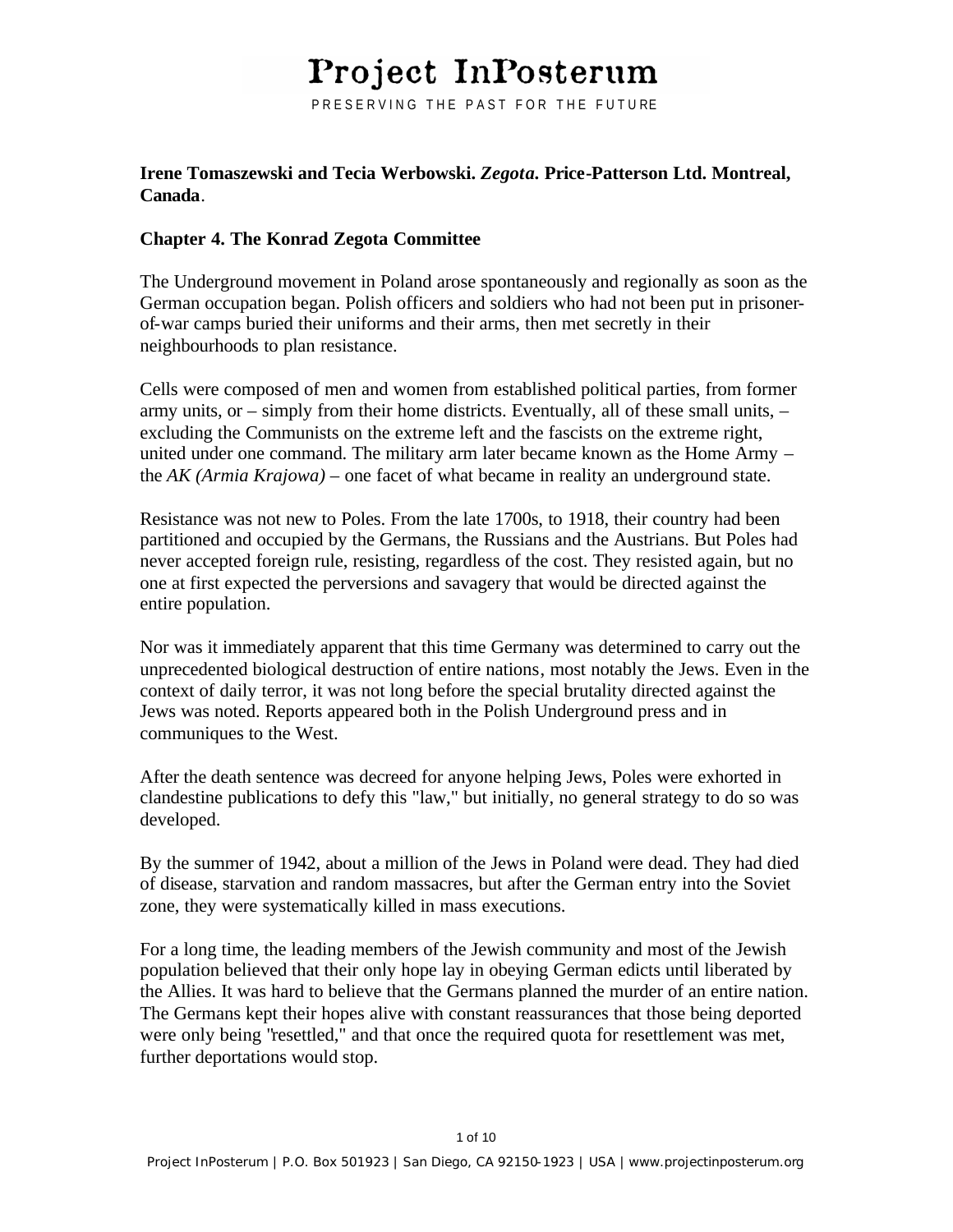To reinforce their belief that they were only being resettled, Jews being transported were given extra rations of food and they were allowed to pack some belongings. The station at Treblinka was built complete with rest rooms and "Arrival" and "Departure" schedules. There were no departures. To further support this fiction, the Germans forced those who had been deported to write cards and letters describing their new and happy life in agrarian communities in the east.

But by 1942, there was little doubt among the leaders of the Polish Underground and the younger members of the Jewish Underground that the Germans planned nothing less than the extermination of the Jewish people.

That help to Jews had to be coordinated, organized and supported on a larger scale occurred seemingly at once and spontaneously to a number of Polish resisters. They realized that the support of personal friends, or unplanned and unsupported help of strangers, was far from enough. But more help would not be easy. By this time, the Polish population had been pauperized. Working for ridiculously low wages, limited to very small rations, and living in a police state, their ability to help was severely restricted.

Relentless terror and anti-Semitic propaganda were also taking their toll. With an ideology that turned every civilized concept of morality upside down, the Germans not only threatened with death all those who defied them but also rewarded those who cooperated with them. The Gestapo had paid informers from all ethnic groups, including *Volksdeutsche,* Poles, Ukrainians, Lithuanians and Jews, on its payroll. Some were motivated by racist ideology, some by greed and still others by threats to themselves or their families.

Organized crime, a kind of Mafia, also comprising elements from all ethnic groups, fed as it always does on the vulnerability of others. Then there were the marginal elements: the drunks, the punks and the moral and mental degenerates. All of them, collectively known as *szmalcowniki –* a derogatory term based on the Polish word *szmalec* – meaning lard – were responsible for the deaths of many Jews and of their Polish protectors. They also targeted members of the Underground.

The Jews had to be helped to escape from the ghettos and the certain death that awaited them. But just being on the Aryan side was a crime punishable by death, and the *szmalcowniki* were poised to exploit this situation for quick profits. Fighting this plague was one of Zegota's greatest challenges.

The idea of unifying the diverse efforts to help Jews was primarily the result of the efforts of two women, Zofia Kossak and Wanda Krahelska-Filipowicz. Kossak was a wellknown, conservative Catholic writer, a member of the Catholic lay organization, the Front for Reborn Poland, and intensely involved on a personal level in assisting Jews. Krahelska-Filipowicz, who also personally sheltered Jews, was a Catholic Socialist activist of long standing and well connected to important members of the *AK.*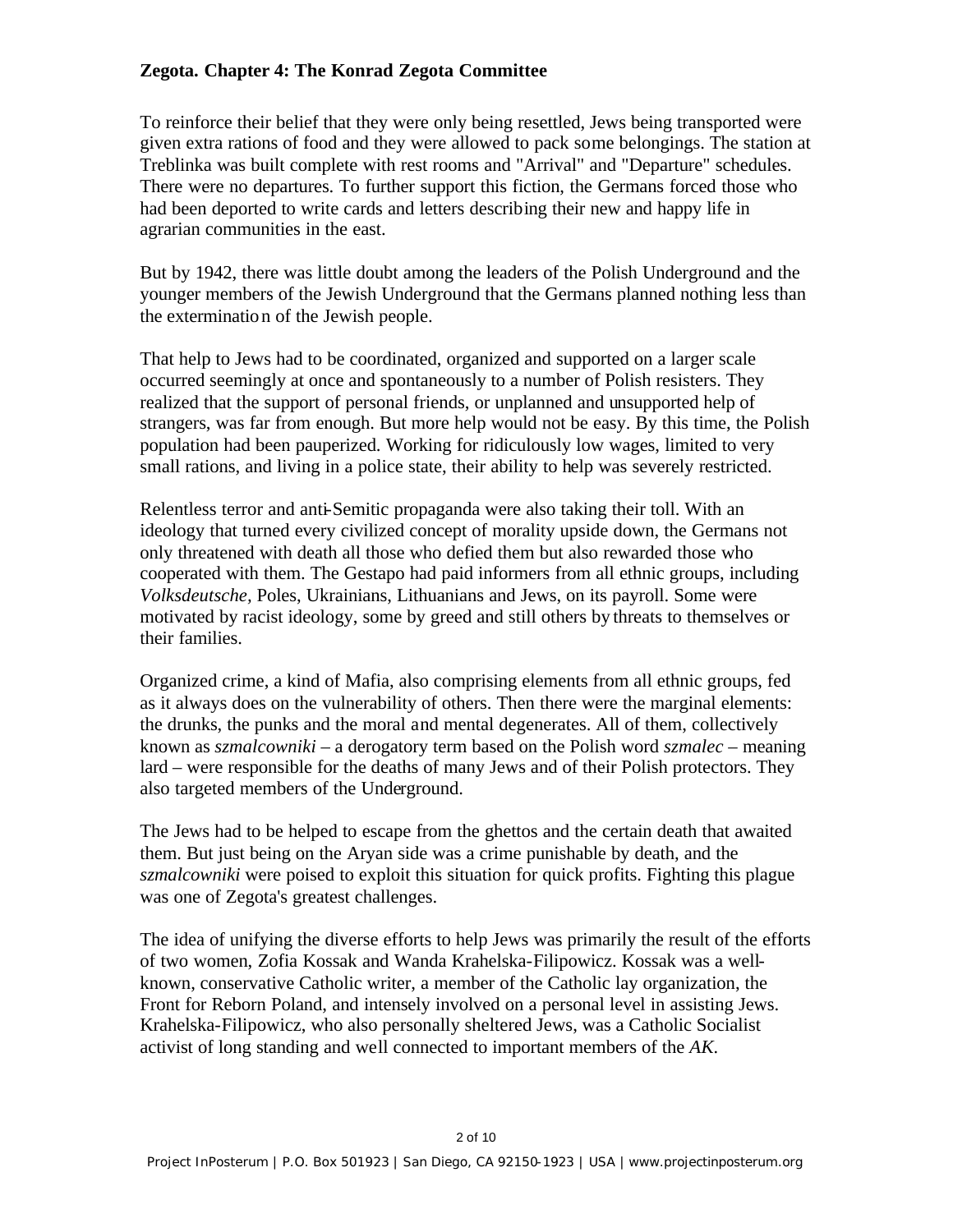While Kossak and Krahelska are generally credited with galvanizing a united front in the struggle to help Jews, they and the people they drew together were already deeply involved in this work, either at party levels, in community associations, or as individuals. The aim now was to unite all these forces and link them with the considerable Underground resources of the *AK,* and, just as important, to get funds from the Government-in-Exile in London and other sources.

Of vital importance also was to coordinate efforts with the Jewish Underground and thus establish a liaison with the Jewish community. This already existed at a party level, and contacts had already been made with the *AK* by the Jewish Fighting Organization *(ZOB),*  a resistance group formed by the younger members of the Jewish Underground. Some of the Jewish leaders were already living on the Aryan side and the two most prominent, Dr. Adolf Berman and Dr. Leon Feiner, were invited to join in the first discussions of the Konrad Zegota Committee in Warsaw.

Who was Konrad Zegota? There was no such person. In the conspiratorial life of the Polish Underground, virtually everything had a code name – a cryptonym – and the Council for Aid to Jews was no exception. Clearly, no conversations about anything to do with Jews could be risked, and "Zegota" was used not only in discussions, but on all documents, receipts, and memos. In time, "Zegota" came to signify all activities involving help to Jews.

The first slate of officers of Zegota included Adolf Berman of the Zionist Poale Zion party as secretary; Leon Feiner of the *Bund* as vice-president (and later president); Julian Grobelny of the Polish Socialist Party as president; Tadeusz Rek of the Peasant Party as his deputy; Ferdynand Arczynski of the Democratic Party as treasurer; and Wladyslaw Bartoszewski and Witold Bienkowski of the Catholic Front for Reborn Poland as liaison directors. Zegota immediately set out to identify the most serious problems in rescue activities, to set up an over-all plan of action, and to recruit the people to implement it. Since all of the members were already in the Underground and active in helping Jews, they brought to Zegota their conspiratorial experience as well as their many contacts and skills.

The Council was divided into sections dealing with clearly identifiable needs: Legalization, Housing, Financial, Child Welfare, Medical, Clothing, Propaganda, and anti*-szmalcownik* activities. From its Warsaw base, the Zegota network expanded to include relief organizations in Cracow, Lwow, Zamosc, Lublin and the countryside.

The main links with the Polish Underground were through Aleksander Kaminski and Henryk Wolinski, both of the *AK.* Kaminski was editor of the *Biuletyn Informacyjny (BI),* the most widely read Underground newspaper. The *BI* had correspondents in practically every part of Poland, some "foreign correspondents" in other occupied countries including Germany and, most important, a permanent correspondent in the Warsaw Ghetto.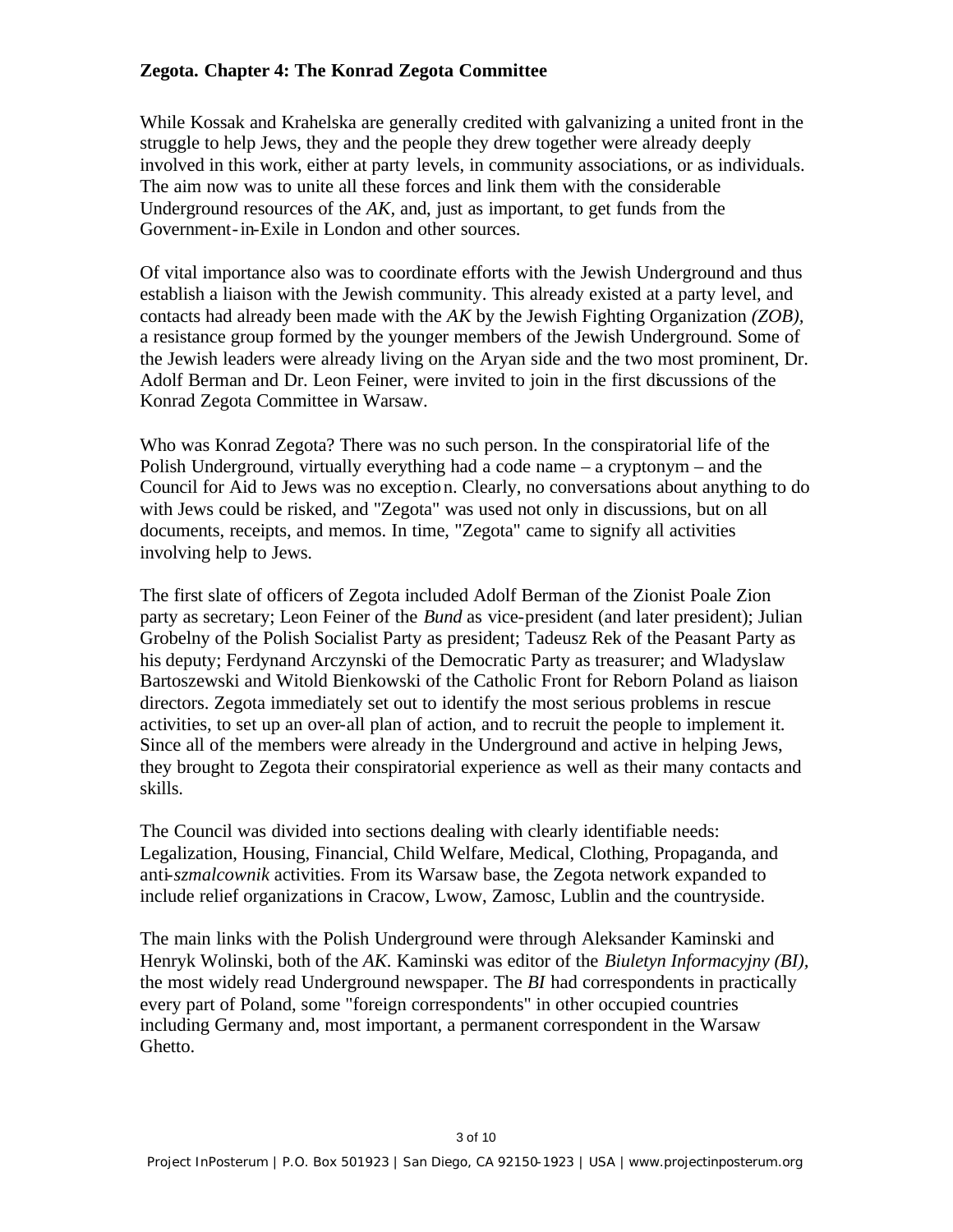Wolinski was head of the Jewish Section of the Underground Bureau of Information and Propaganda. He was the principal *AK* contact for Arie Wilner, the Jewish liaison of *ZOB,*  and later for the Jewish leaders in Zegota as well. Also noteworthy was Witold Bienkowski, a representative of the *Delegatura* (the Home Delegation of the Government-in-Exile). Bienkowski had argued passionately and convincingly that the *AK*  was already equipped with the essentials of conspiratorial activities and should put its resources at the disposal of Zegota.

# **The Founders**

Wanda Krahelska-Filipowicz (1886-1968) was not new to Underground resistance activities. In 1906, when Poland was still partitioned among Russia, Germany and Austria, she took part in a bombing attack on the Russian governor-general of Warsaw, Georgii Skalon. The wife of a former ambassador to the United States, an editor of the art magazine *Arkady,* and a Socialist activist of long standing, she knew many people in the Underground, including members of the *Delegatura* (the office of the Delegate of the Government-in-Exile) and its military counterpart, the *AK.* 

She used her influence to persuade both of them of the importance of setting up a central organization to help Jews, and to back it up with significant funding. Using the code name "Alicja," she had been in the Underground from the start and had begun hiding Jews in her own home early during the occupation. Among them was the widow of the Jewish historian Szymon Aszkenazy.

Zofia Kossak was, by comparison, a conservative nationalist. A well-known writer, she was a political opponent of most Jewish groups before the war and consequently was considered quite "anti-Semitic." An ardent patriot, Kossak joined the resistance at the very beginning of the occupation and was soon on the Gestapo's most-wanted list.

She changed her name almost as often as she changed addresses. In the Underground, she used the code-name "Weronika." Despite already being a target of an intensive Gestapo manhunt, she exposed herself to the added danger of helping Jews – influencing her children to do the same. Her motivation was moral, humanitarian and patriotic. She regarded the German crimes as an offence against man and God, and their policies an affront to the ideals she espoused for an independent Poland.

In the summer of 1942, when the liquidation of the Warsaw Ghetto began, Kossak published a leaflet entitled "Protest," which was printed in 5,000 copies. In it, she exhorted Poles, specifically those who might have felt antipathy towards Jews before the war, to come to their assistance. After the war, she stated, Poles and Jews could resume their political and ideological battles. Now, the only issue that mattered was moral. "Whoever remains silent in the face of murder becomes an accomplice of the murder," she wrote. "He who does not condemn, condones."

She despised hypocrisy and demanded of others no more than what she herself was doing. Her scathing attacks on the indifference of the West were also directed against the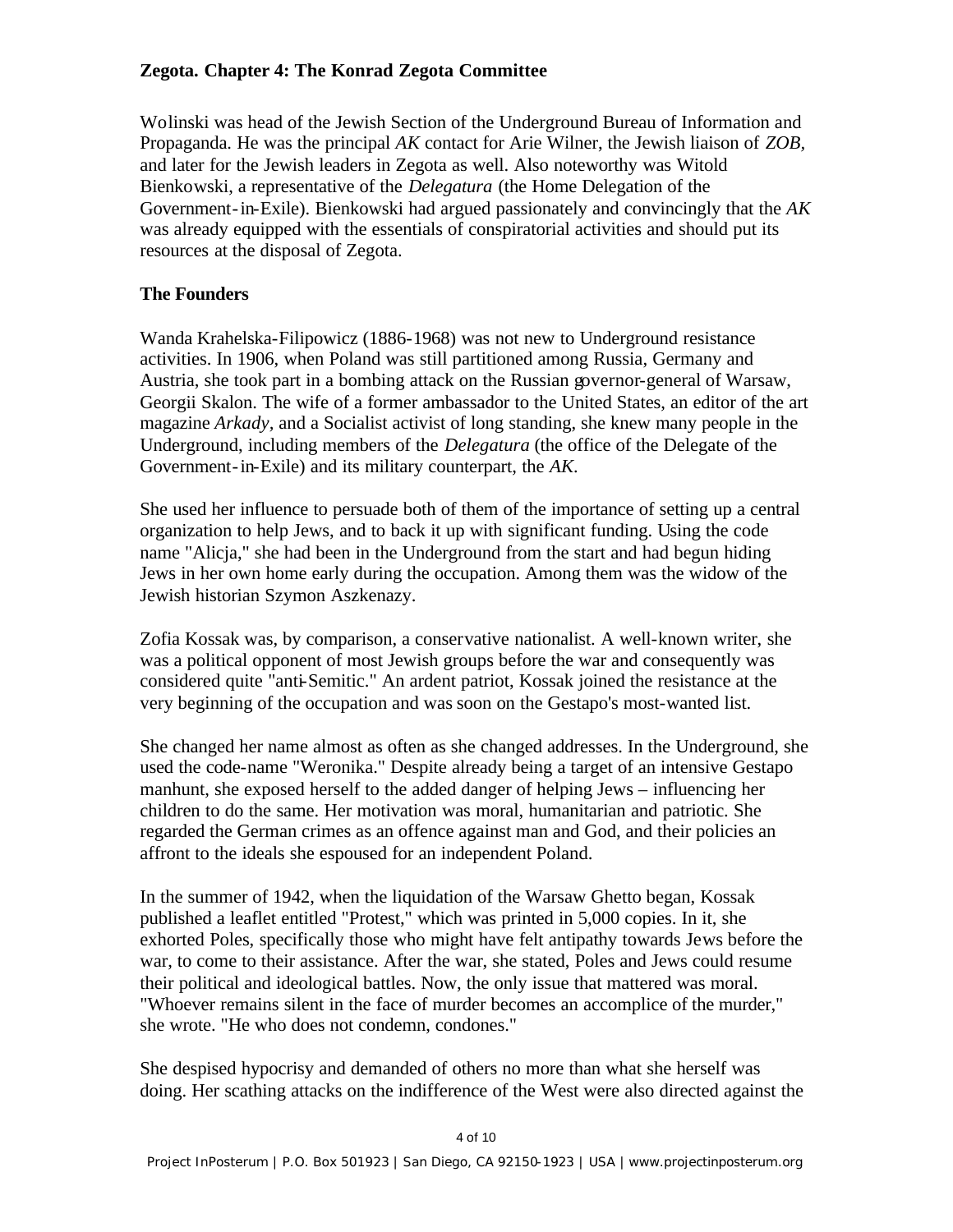silence of western Jewry. She stressed that coming to the aid of the most persecuted people in history is an intrinsic part of Polish resistance to Germany, and condemned Catholics who professed their love of God but hated their neighbours.

The first chairman of Zegota was Julian Grobelny, a member of the Polish Socialist Party. Born in 1893, Grobelny had fought for Polish independence and social justice, participating in the Silesian Uprisings, and leading strikes and street demonstrations. After Poland regained independence in 1918, he served on the Lodz city council and continued his social welfare activism. In the 1930s, he contracted tuberculosis and retired to the country, where he and his wife operated a small farm. During his convalescence, he tirelessly organized help for agricultural workers who were unemployed in the winter. When war broke out, Grobelny immediately joined the resistance, resuming his old code name from the days of the Silesian insurrections – "Trojan."

Zegota's deputy chairman was Tadeusz Rek, born in 1906 into a peasant family. He became involved at an early age in politics as a member of the Peasant Party. He earned a law degree at the University of Warsaw and backed his social activism with his work as a writer and editor on many progressive journals. He was arrested in June 1940, sent to Pawiak Prison and then to Auschwitz. Released in November 1941, Rek, code named "Rozycki," returned immediately to his work in the Underground press. He was soon recruited by Zegota.

The treasurer of Zegota was Ferdynand Arczynski, cryptonym "Marek," a member of the Democratic Party and former editor of the Polish Daily in Cracow. Born in 1900, Arczynski was also a veteran of the Silesian Uprisings. He was tireless in his activities for Zegota, serving as treasurer, head of the Legalization Section, liaison with branches of Zegota in Cracow, Lwow and Lublin, and an unofficial, but successful, recruiting officer.

Representing the Catholic Front for Reborn Poland and heading the large and difficult Liaison Section were Ignacy Barski (code-named "Jozef"), a lawyer, and the very young Wladyslaw Bartoszewski ("Ludwik"). Barski personally undertook dangerous delivery missions to outlying areas such as Lwow and Lublin while Bartoszewski, who at 21 had already endured eight months in Auschwitz, directed the network of couriers. Most of the couriers were very young women, many of whom were caught, tortured, sent to concentration camps or killed in the course of their missions. None ever betrayed the organization.

#### **The Jewish Representatives**

The Jewish Underground had also organized relief and rescue efforts. Contact between Poles and Jews was maintained from the start of the occupation between people who had professional, political or social contacts before the war. The raising of the ghetto walls and then the sealing of the ghetto made the contacts more difficult. But they were never broken.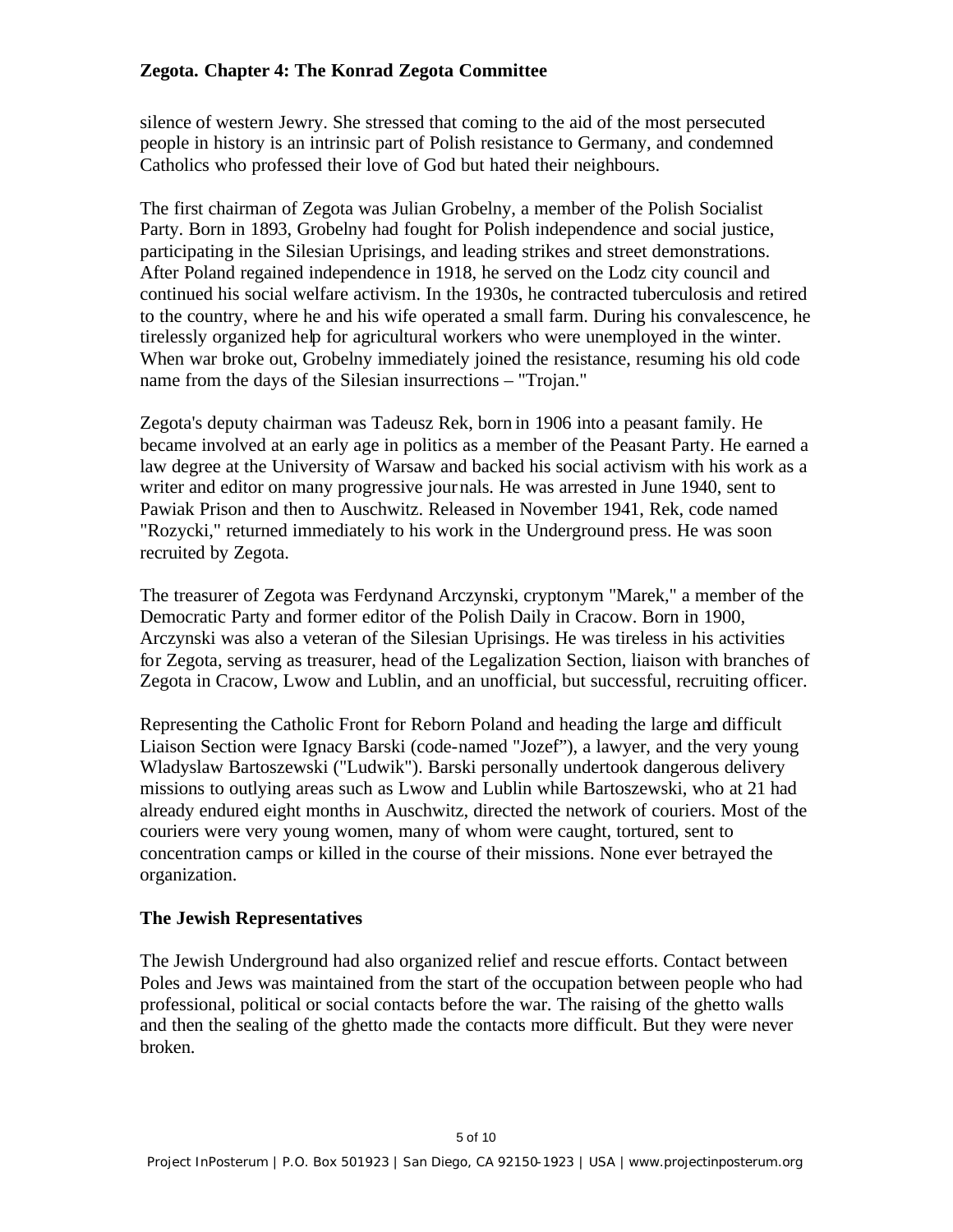A Jewish socialist party, called the *Bund,* and Polish socialist parties had maintained their links; the Jewish Communists kept contact with their counterparts on the Polish side; the other parties, ranging from the Zionist right and left and assorted centre and right, established contact through their various professional prewar associations. Youth groups, notably the Scouts, were another very important link.

In 1942, Dr. Adolf Berman, code-named "Borowski," was a member of a left-wing Zionist party and a director of CENTOS, a Jewish charitable organization dedicated to the care of children in the ghetto. After the formation of the Jewish National Committee that united six Zionist parties, it was decided that Berman should get out of the ghetto and concentrate on establishing Polish contacts to help Jews escape from the ghetto, and then survive on the Aryan side.

At the same time, Leon Feiner – code named "Mikolaj" – a lawyer and a leading member of the largest Jewish political party, the *Bund,* left the ghetto with the same objectives as those of Berman. Through his long association with Polish socialists, Feiner made contact not only with the AK, but with members of the Underground in the *Delegatura,*  representing in Poland the Government-in-Exile. Feiner, who looked very much like a typical "Polish country squire" and armed with excellent forgeries bearing a Polish Catholic identity, was able to move around Warsaw with relative ease.

Zegota and the two Jewish groups formed a natural alliance. Both played an extremely active and important role in Zegota and brought to the organization workers from the Jewish Underground.

Zegota created "an organic bond between the Jewish and Polish action of relief for Jews" wrote Adolf Berman. In the most heavily policed, yet totally lawless, country in occupied Europe, Polish men and women risked torture and death to shield others; while Jewish men and women, themselves rescued, gave up their small measure of safety to go out again for those still trapped.

#### **The Network**

In October 1942 the *Delegatura's* official newspaper, *Rzeczpospolita Polska,* published the following announcement:

We have been asked to make it publicly known that the initiatives of a number of social organizations from Catholic and Democratic quarters have led to the organization of the Civic Assistance Committee, which will provide relief to Jewish people suffering from the results of bestial German persecution. As far as means and opportunities allow, and taking into account the living conditions in an occupied country, the Committee will try to bring relief to the victims of Nazi outrages.<sup>33</sup>

This was the only public notice of the birth of Zegota. This announcement, revealing nothing except the existence of such a committee, was published at considerable risk. Had this information fallen into German hands, the Gestapo would have arrested and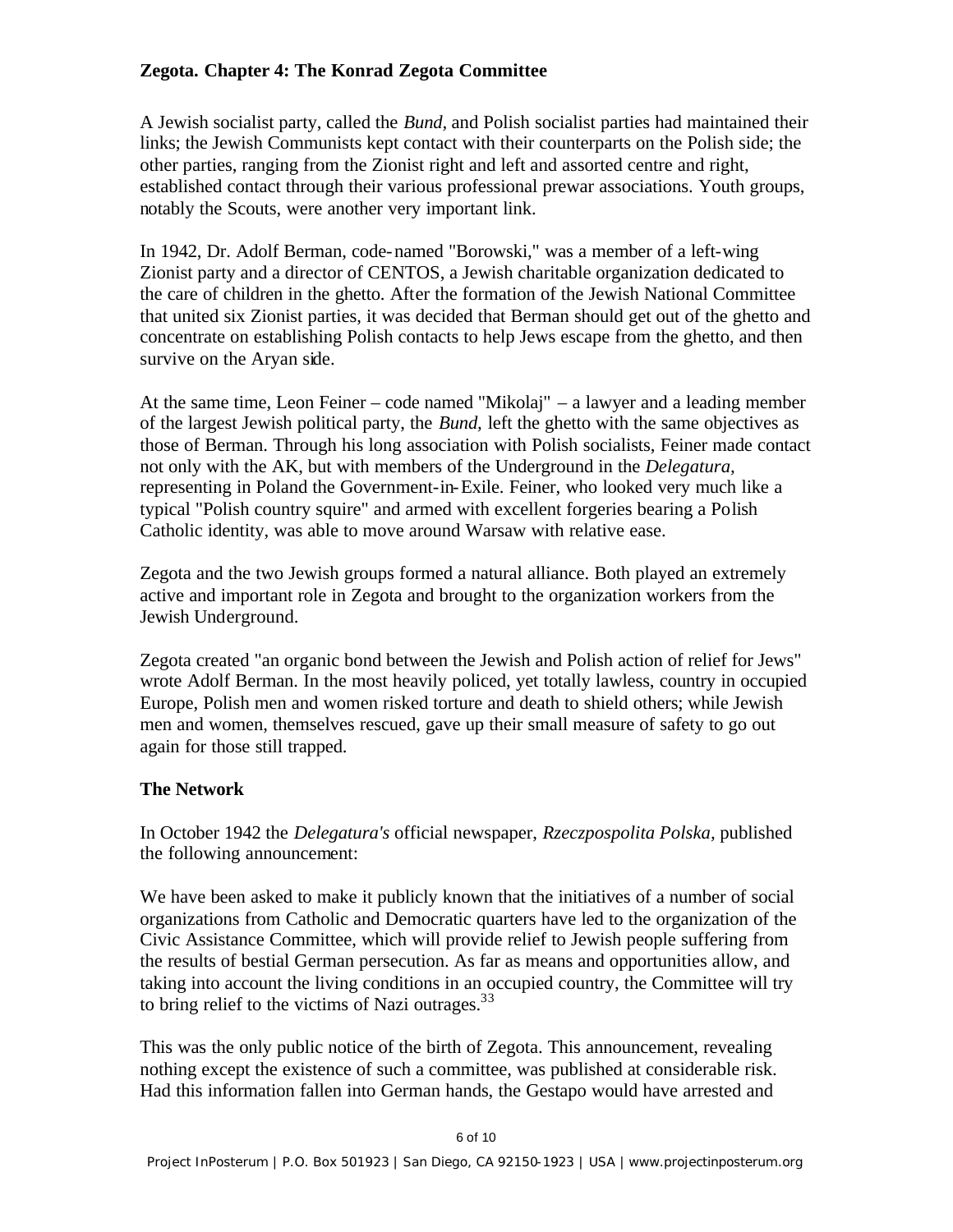tortured as many people as required to uncover and break the organization. The idea of Zegota came into being because of individual humanitarian impulses, but its realization would not have been possible without an extensive network. Personalities, and they were without exception very strong personalities, were surrendered to principles. Individuals submitted to the collective, reaching out to expand the network horizontally. What little hierarchy there was, existed only to demand obedience to the discipline of the conspiracy. Most of all, the people in Zegota were not just idealists but activists, and activists are, by nature, people who know people.

As mentioned earlier, Wanda Krahelska-Filipowicz was well connected to both military and political leaders of the Underground. Aleksander Kaminski had contacts in the ghetto because of his pre-war activities as leader of the Section of Minority Groups in the Polish Scouts' Association. Henryk Wolinski, a lawyer, headed the Jewish Section of the Delegatura and had scores of Jewish friends and colleagues from pre-war days and in the Polish Bar Association. And Zofia Kossak was to prove invaluable in locating homes for women and children because of her close ties to the Catholic clergy as well as to the upper classes, especially the landed gentry. Irena Sendlerowa, one of their first recruits, was an administrator in the Warsaw Welfare Department, who already had an established wide network among medical and social workers.

The *Bund,* represented by Leon Feiner had long-standing contacts with Polish socialists, and Adolf Berman had extensive professional contacts – he was a noted psychologist – with Poles and with ghetto welfare workers in CENTOS. According to Berman, "The Jewish National Committee (a coalition of Zionist parties) had more than 100 cells involved in the relief and rescue of Jews, the majority of which were made up of Poles. Moreover... (in) the *Bund* ...the active workers were members of the *Bund* and Poles ...first and foremost Polish Socialists.<sup>34</sup>

As we look at the membership of Zegota we see the same pattern throughout – social and political activists with a wide circle of friends and colleagues. Even the youngest members, Bartoszewski, 21, and couriers Maria Tomaszewska and Wanda Muszynska, 18 and 17, respectively, had a network either as students or as members of the Scout Association. Add to these, the Writers' Union, the Underground Journalists Association, the Democratic Doctors' Committee, and many others such as the railway, tramway and sanitation department workers' organizations that established contacts with Jewish friends either in the ghetto or in hiding, and Zegota had a good base for building an extensive network. Every one of these organizations was already actively involved in aid to Jews.

Zegota could not stop the murder campaign of the Nazi government. They could not intercept and help every Jew who escaped from the ghetto. They could not even guarantee the security of those Jews who did come under their wing. Nevertheless, they were able to rescue and succour thousands of people otherwise destined for death.

Miriam Peleg, a Jewish courier from Cracow, now living in Israel, said in a filmed interview that Zegota not only helped materially, but also gave people hope. For the first time in years, those who came in contact with Zegota felt that at last they were not alone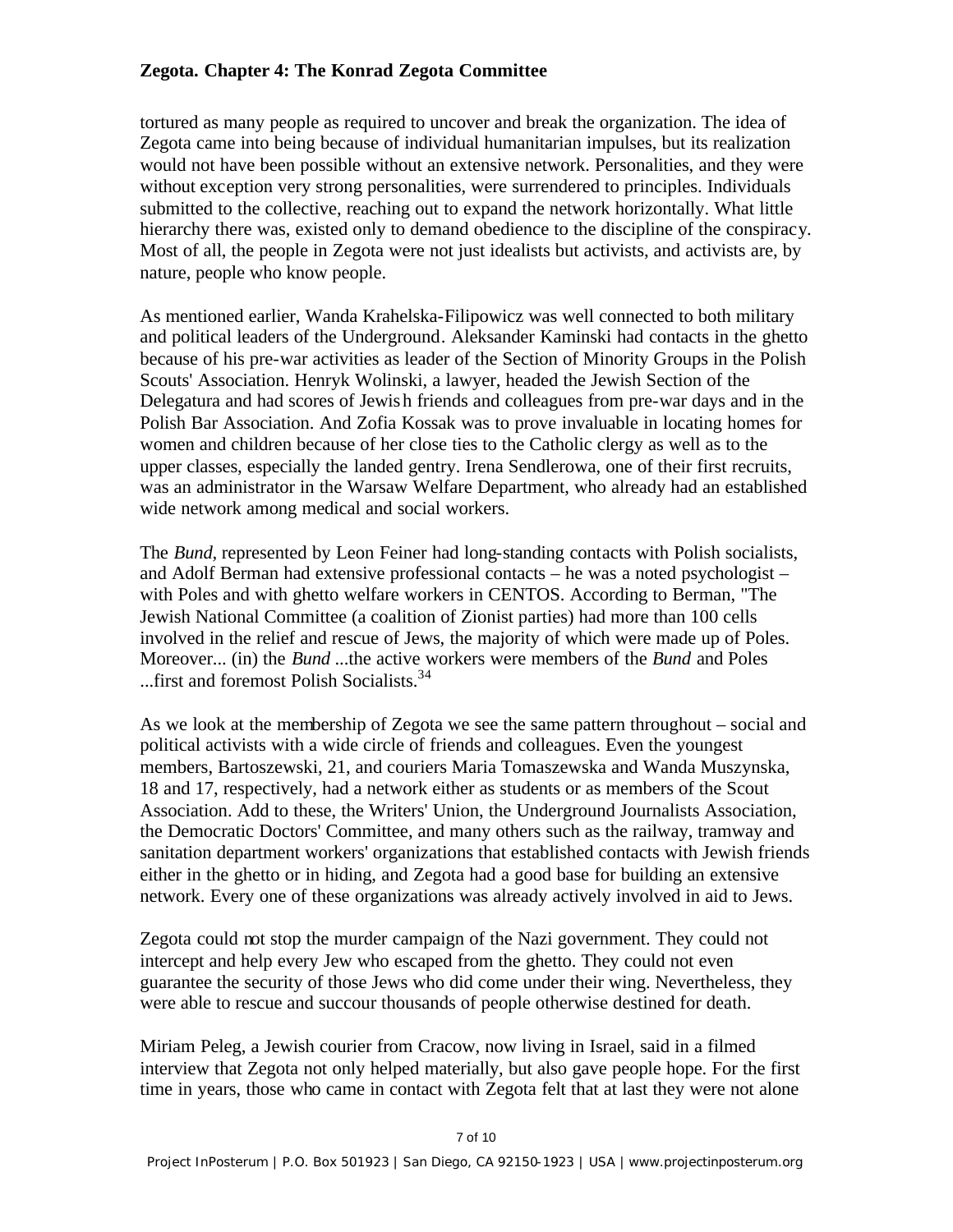<sup>35</sup> This sentiment was perhaps expressed more dramatically by two escapees, Pawel Rogalski and his wife, who recalled that soon after they came out of the ghetto, they chanced upon a copy of Zofia Kossak's "Protest." They can still recite from memory the words that gave them hope, and it was Zegota that provided them with the means to get them started with life on the Aryan side.<sup>36</sup>

Zegota's headquarters at 24 Zurawia Street was the home of a Polish Socialist, Eugenia Wasowska, who worked closely with the *Bund.* It also doubled as a temporary shelter. One of the refugees hidden at 24 Zurawia Street was Ignacy Samsonowicz, who later married Wasowska, one of many marriages between rescuer and rescued, and between colleagues in the resistance.

24 Zurawia had "office hours" twice a week, when couriers could drop in to pick up or ask for documents or money, arrange for housing or medical help, get clothing, or arrange for food deliveries to Jews in hiding. They would also find out the date and time of meetings and transmit this information to the members. The office was administered by Janina Raabe, a friend of Zofia Kossak's who had studied book binding in Paris and was co-founder of the Democratic Party's underground press, and by Zofia Rudnicka, a lawyer.

Raabe and Rudnicka looked after funds, meetings, and contacts for Jews with Poles. They prepared reports to be sent to London, and wrote a newsletter to Jews and those hiding them. There were frequent personnel changes as people were arrested, killed, or, warned of danger, forced to lie low for a while. An incredibly large number of people from the AK, the Jewish Fighting Organization, and Zegota knew about Zurawia Street. Miraculously it was never raided, but there were some close calls.

Tadeusz Rek once approached the house when he realized that he was being followed. Without missing a beat, he walked past number 24 and knocked on another door pretending that he was looking for a ro4m to rent. When he emerged, the shadow was still with him. He turned down another street and met Leon Feiner on his way to the same meeting. Rek greeted him loudly and effusively, like a friend he hadn't seen for several years. Then, arm on his friend's shoulder, he guided him to a nearby cafe for a stiff drink.

Meetings were held frequently. Over the course of the years, Grobelny, Arczynski, Berman and Feiner never missed one, except when they were in jail. Rek attended all but a couple, and Bartoszewski and Bienkowski, who alternated attendance between them, never missed. This sense of responsibility and discipline is noted frequently in war memoirs. Even children in clandestine schools rarely missed classes, and complained whenever teaching was temporarily suspended for reasons of security.

Since 24 Zurawia was on occasion under surveillance, other premises were available, including the homes of two seamstresses, an electrician, and various other members. Janina Bucholtz-Bukolska, for example, worked as a translator in a notary public's office during the war. In the midst of constant traffic, she allowed Basia Berman, Adolf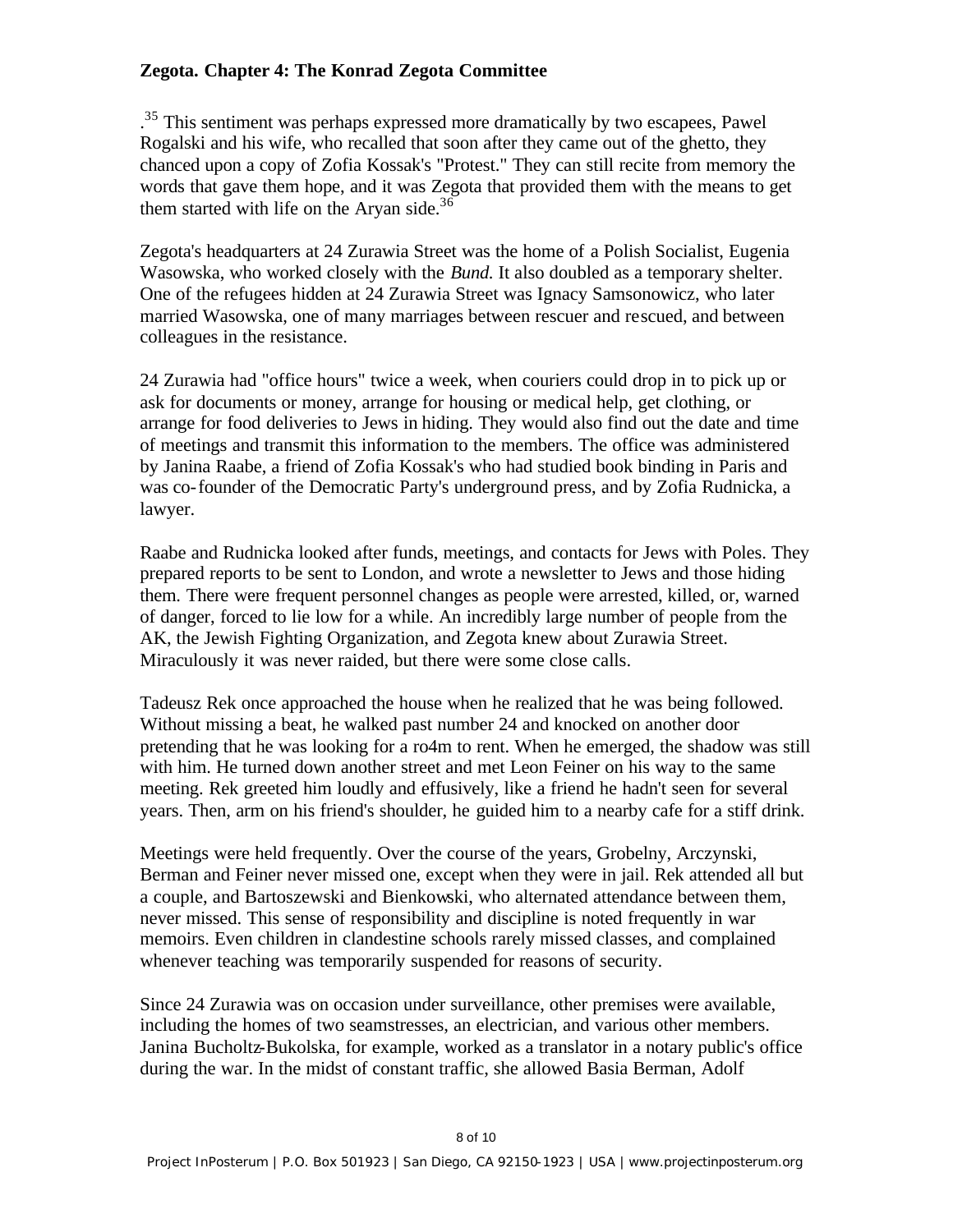Berman's wife, to keep her forged documents and money there, and to dispense them to her "clients." Berman had what was, in effect, an office within an office.

Perhaps the most unusual branch office was a fruit and vegetable kiosk operated by Ewa Brzuska, an old woman known to everybody as "Babcia" (Granny). Babcia hid Leon Feiner's papers and money under the sauerkraut and pickle barrels, and secreted underground books and pamphlets in various nooks and crannies. She always had sacks of potatoes or something ready to cover Jewish children who found themselves running from the police. Two of those little smugglers now live in Canada.

Julian Grobelny, Zegota's first chairman, was actively helping Jews before he joined Zegota. He headed an Underground cell composed mainly of Socialist friends of the *Bund.* His wife, Halina, worked with him accepting all the risks and responsibilities of their dangerous work. The Grobelny cell eventually had some 40 members, including Wlodzimierz Garlinski, director of a quarantine department on the Public Health Board. Nothing could be safer for Jews than to be under quarantine, and although this could only serve as a temporary respite, it gave Grobelny time to look for other quarters. The mother-daughter team of Drs. Hanna and Zofia Kolodziejska, and some of their colleagues, freely donated their medical skills, while Sister Makryna of the Mariavite convent arranged housing.

Grobelny's long involvement in labour unions also gave him an edge. He prevailed upon his contacts with railway workers to transport some of his charges out of the city. Since virtually every train was checked, this means of travel was particularly dangerous, requiring special precautions.

When the Socialist Party entered the discussions for the formation of Zegota, Grobelny was an invaluable asset, not only for his great organizational skills, but for his ability to enlist help. One of his recruits described him as a great humanist, but he was not a person who asked for help; rather, he delegated assignments. To help a Jew could cost you your life, he used to say, so for the same life, you might as well help several Jews.

Zegota's policy was not to solicit help without revealing for whom it was intended and what the risks were. They agreed that it would be immoral to endanger another's life without consent. However, there were a few instances when this was done – in the case of children and out of desperation.

As chairman of Zegota, Grobelny brought the same qualities to the organization that he had used in his own cell. He expanded the network, organized the operations, and also played a personal role in many activities, especially those involving children.

#### **Footnotes**

<sup>33</sup> Wladyslaw Bartoszewski and Zofia Lewin, eds. *(Righteous Among Nations: How Poles Helped the Jews, 1939-1945*. London: Earlscourt Publications Limited, 1969) p. 690.